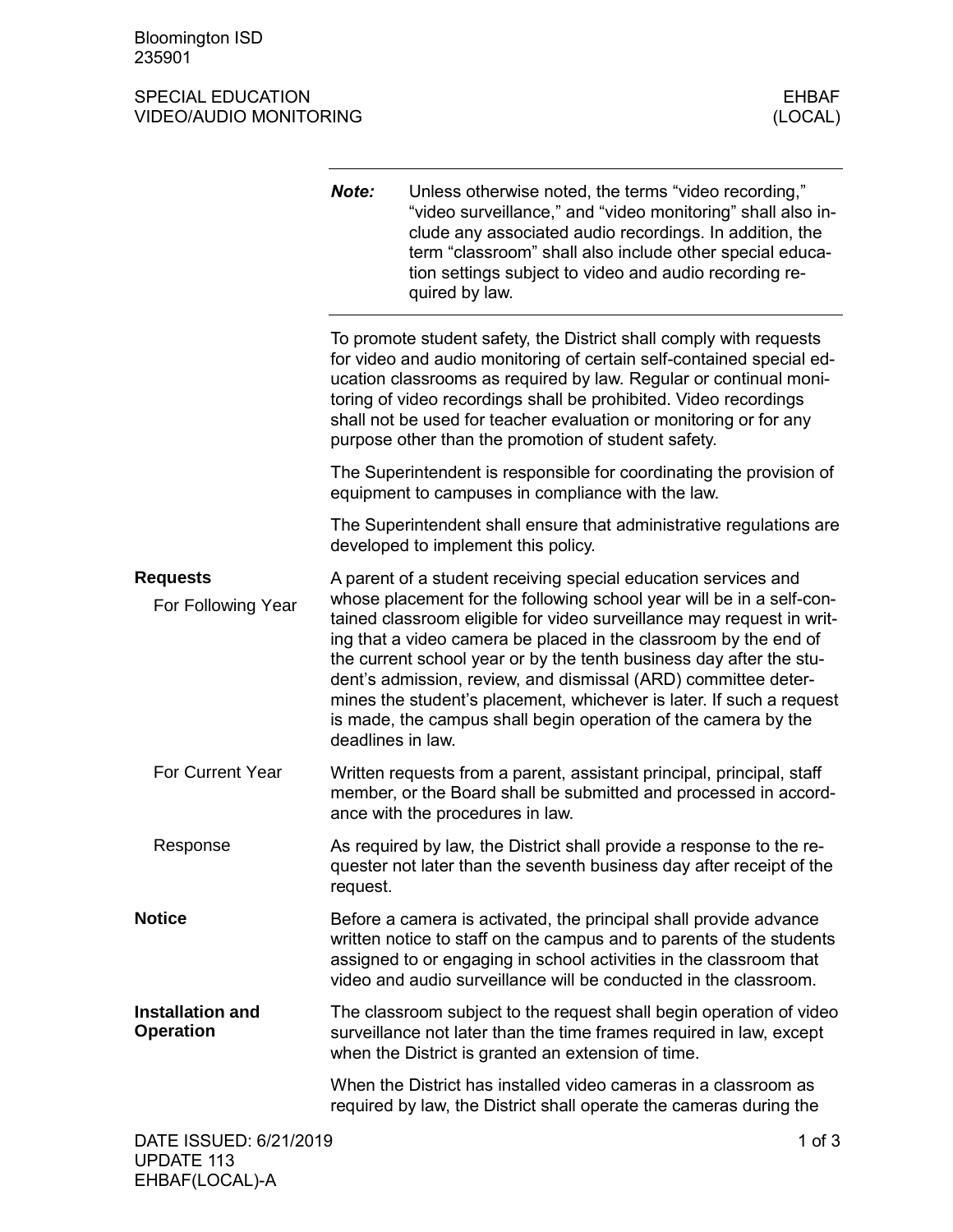## SPECIAL EDUCATION EHBAF VIDEO/AUDIO MONITORING

|                                                |                                                                                                                                                                                                                                                                                                                                                                    | instructional day at all times when one or more students are in the<br>classroom. For purposes of this policy, the instructional day shall<br>be defined as the portion of a school day during which instruction is<br>taking place in the classroom.                                                                                                                                                                                                                                                                                                                                                                                                                                                                                                                                                                                                                                 |
|------------------------------------------------|--------------------------------------------------------------------------------------------------------------------------------------------------------------------------------------------------------------------------------------------------------------------------------------------------------------------------------------------------------------------|---------------------------------------------------------------------------------------------------------------------------------------------------------------------------------------------------------------------------------------------------------------------------------------------------------------------------------------------------------------------------------------------------------------------------------------------------------------------------------------------------------------------------------------------------------------------------------------------------------------------------------------------------------------------------------------------------------------------------------------------------------------------------------------------------------------------------------------------------------------------------------------|
|                                                |                                                                                                                                                                                                                                                                                                                                                                    | For the school year in which a campus receives a request for video<br>and audio surveillance, the campus shall continue to operate and<br>maintain any video cameras placed in the classroom for as long as<br>the classroom continues to satisfy the requirements in Education<br>Code 29.022(a). However, the campus may discontinue operation<br>of the video camera during the year if the requester withdraws the<br>request in writing and no request is submitted to continue the sur-<br>veillance. Before a camera is deactivated, the principal shall pro-<br>vide advance written notice to staff on the campus and to parents<br>of the students assigned to or engaging in school activities in the<br>classroom that video and audio surveillance will be discontinued in<br>the classroom and of the opportunity to request continued video<br>and audio surveillance. |
|                                                |                                                                                                                                                                                                                                                                                                                                                                    | Video cameras must be capable of recording video and audio of all<br>areas of the classroom, including a room attached to the classroom<br>used for time out as defined by law. No visual monitoring, other<br>than incidental coverage, shall be conducted of the inside of a<br>bathroom or other area used for changing a student's clothes.                                                                                                                                                                                                                                                                                                                                                                                                                                                                                                                                       |
|                                                |                                                                                                                                                                                                                                                                                                                                                                    | The District shall post notice at the entrance to a classroom in<br>which video cameras are placed stating that video and audio sur-<br>veillance is conducted in that classroom.                                                                                                                                                                                                                                                                                                                                                                                                                                                                                                                                                                                                                                                                                                     |
| <b>Retention of</b><br><b>Recordings</b>       |                                                                                                                                                                                                                                                                                                                                                                    | Video recordings shall be retained for at least three months after<br>the date of the recording but may be retained for a longer period in<br>accordance with the District's records management program, or as<br>required by law. [See CPC]                                                                                                                                                                                                                                                                                                                                                                                                                                                                                                                                                                                                                                          |
| <b>Confidentiality of</b><br><b>Recordings</b> | Video recordings made in accordance with this policy shall be con-<br>fidential and shall only be released or viewed by the individuals<br>and in the limited circumstances permitted by law. The following in-<br>dividuals shall have authority to view video recordings to the extent<br>permitted by the Family Educational Rights and Privacy Act<br>(FERPA): |                                                                                                                                                                                                                                                                                                                                                                                                                                                                                                                                                                                                                                                                                                                                                                                                                                                                                       |
|                                                | 1.                                                                                                                                                                                                                                                                                                                                                                 | A District employee or a parent of a student who is involved in<br>an alleged incident documented by a recording and reported<br>to the District;                                                                                                                                                                                                                                                                                                                                                                                                                                                                                                                                                                                                                                                                                                                                     |
|                                                | 2.                                                                                                                                                                                                                                                                                                                                                                 | Appropriate Department of Family and Protective Services<br>(DFPS) personnel as part of an investigation of alleged abuse<br>or neglect of a child;                                                                                                                                                                                                                                                                                                                                                                                                                                                                                                                                                                                                                                                                                                                                   |
|                                                |                                                                                                                                                                                                                                                                                                                                                                    |                                                                                                                                                                                                                                                                                                                                                                                                                                                                                                                                                                                                                                                                                                                                                                                                                                                                                       |